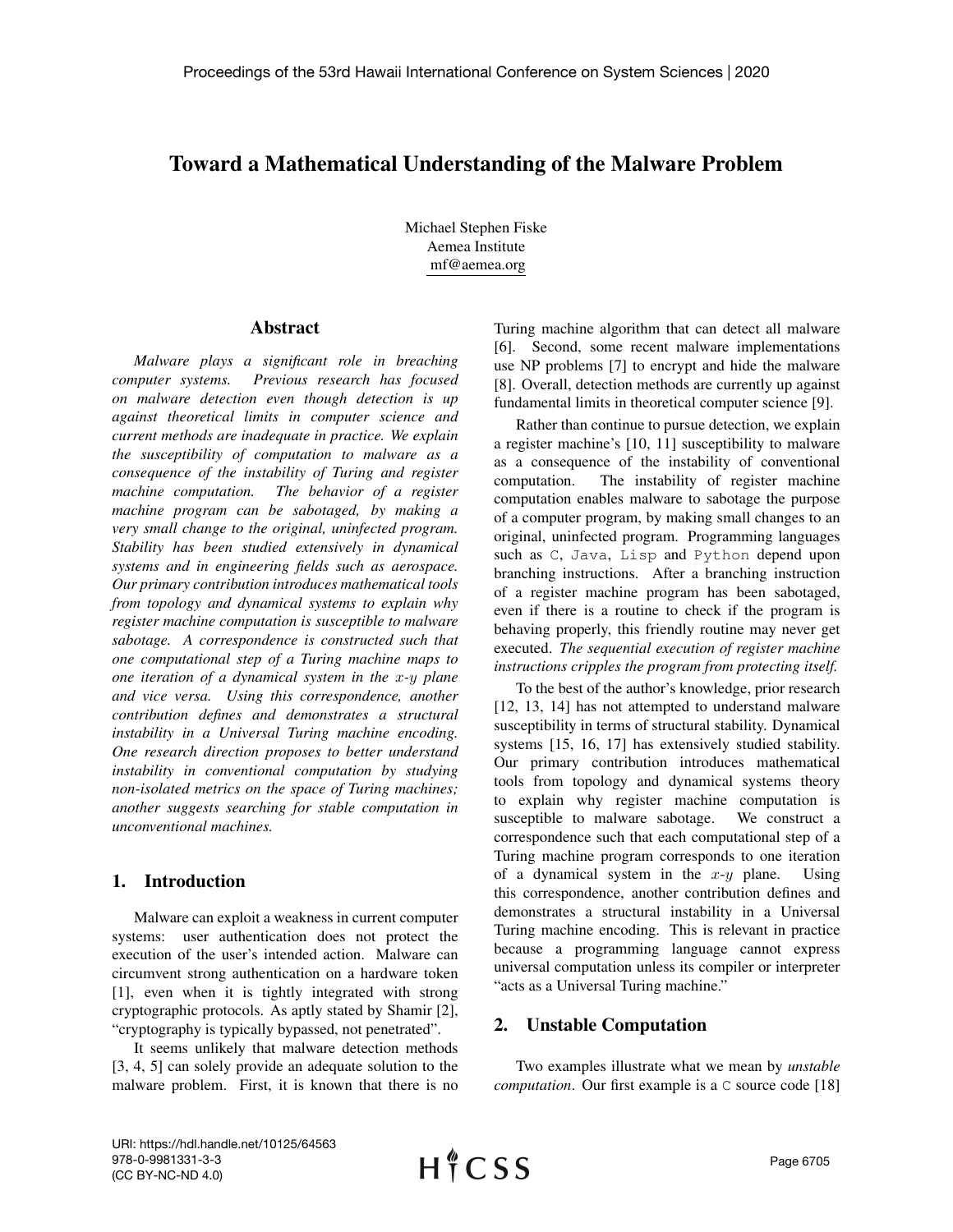listing that sorts four integers. This C program shows how even small changes to a single machine instruction can substantially alter the program's behavior.

```
#include <stdio.h> #include <stdlib.h>
#include <string.h>
#define NUM_BITS 16
int pow_2[NUM_BITS] = {0x8000, 0x4000, 0x2000,
                    0x1000, 0x800, 0x400,
                    0x200, 0x100, 0x80, 0x40,
                    0x20, 0x10, 0x8, 0x4, 0x2, 0x1};
int greater_than(int p1, int p2)
{ return (p1 > p2); }
int less_than(int p1, int p2)
{ return (p1 < p2); }
void slow_sort(int* v, int n, int (*op)(int, int)) {
  int i, k, x;
   for(i = 0; i < n; i++)
  for(k = 0; k < i; k++) {
     if ( op(v[i], v[k]) ) {
        x = v[i];v[i] = v[k];
        v[k] = x;}
  }
}
void display_numbers(int* v, int n) {
  int k;
  printf(\sqrt[m]{n});
  for(k = 0; k < n; k++)
    printf("%d ", v[k] );
}
void print_binary(unsigned int v) {
   int k;
  for(k = 0; k < NUM_BITS; k++) {
     if (v / pow_2[k]) printf("1 ");<br>else printf("0 ");printf("0 ");v %= pow_2[k];
  }
  printf("\n");
}
void sort_pr(int* nums, int n, char* fn,
            int (*op) (int, int) ) {
  slow_sort(nums, n, op);
  display_numbers(nums, n);
 printf(" address of instruction");
 printf("s s \n\rightharpoonup n ", fn);
 print_binary((unsigned int) op);
}
int main(int argc, char* argv[])
{
  int nums [4] = \{6, 9, 7, 8\};display_numbers(nums, 4);
  printf("\n");
   sort_pr(nums, 4, "less_than", less_than);
  sort_pr(nums, 4, "greater_than", greater_than);
   return 0;
```

```
}
```
Figure 1 shows an execution of this C program. The ordering of the sorted numbers (6, 7, 8, 9) is reversed to  $(9, 8, 7, 6)$ , by flipping only two bits of one instruction. This C program exhibits *unstable computation* because a small change (i.e., flipping two bits) in the C program causes a substantial change to the outcome of its computation: namely, it changes from sorting integers in

```
˜MacBook-Air:sort$ ./sort
6 9 7 8
6 7 8 9 address of instruction less_than
        1 1 0 1 1 0 1 0 0 1 0 0 0 0 0 0
9 8 7 6 address of instruction greater_than
         1 1 0 1 1 0 1 0 0 0 0 1 0 0 0 0
```
Figure 1. Sorting order reversal

ascending order to sorting integers in descending order.

In Figure 2, the code demonstrates how to hijack a register machine program, by inserting only one jmp WVCTF instruction or changing the address of one legitimate jmp instruction to WVCTF.

| WVCTF:           | MOV                        | eax,        | drl           |
|------------------|----------------------------|-------------|---------------|
|                  | jmp Loc1                   |             |               |
| Loc2:            |                            | mov edi,    | [ <i>ex</i> ] |
| LOWVCTF: pop ecx |                            |             |               |
|                  | jecxz SFMM                 |             |               |
|                  | inc.                       | eax         |               |
|                  | mov esi,                   |             | ecx           |
|                  | dec                        | eax         |               |
|                  | nop                        |             |               |
|                  | mov                        | eax,        | 0d601h        |
|                  | $\text{imp}$ $\text{Loc3}$ |             |               |
| Loc1:            |                            | mov ebx,    | $[ear+10h]$   |
|                  | $\gamma$ mp Loc2           |             |               |
| Loc3:            | pop edx                    |             |               |
|                  | pop ecx                    |             |               |
|                  | nop                        |             |               |
|                  | call edi                   |             |               |
|                  |                            | jmp LOWVCTF |               |
| SFMM:            | pop ebx                    |             |               |
|                  | pop                        | eax         |               |
|                  | stc                        |             |               |

Figure 2. Polymorphic malware instructions

# 3. Motivating Stable Computation

Register machines execute one instruction at a time. After a register machine program has been hijacked, even if there is a routine to check if the program is behaving properly, *this friendly routine may never get executed. The sequential execution of register machine instructions cripples the program from protecting itself against malware*. Typical programming languages (e.g., C, Java, Lisp and Python) are Turing complete and depend upon branching instructions. While conditional branching instructions are not required for universal computation, Rojas's methods [19] still use unconditional branching and program self-modification. Moreover, about 75% to 80% of the control flow instructions, executed on register machines, are conditional branch instructions. (See figure A.14 in [11].)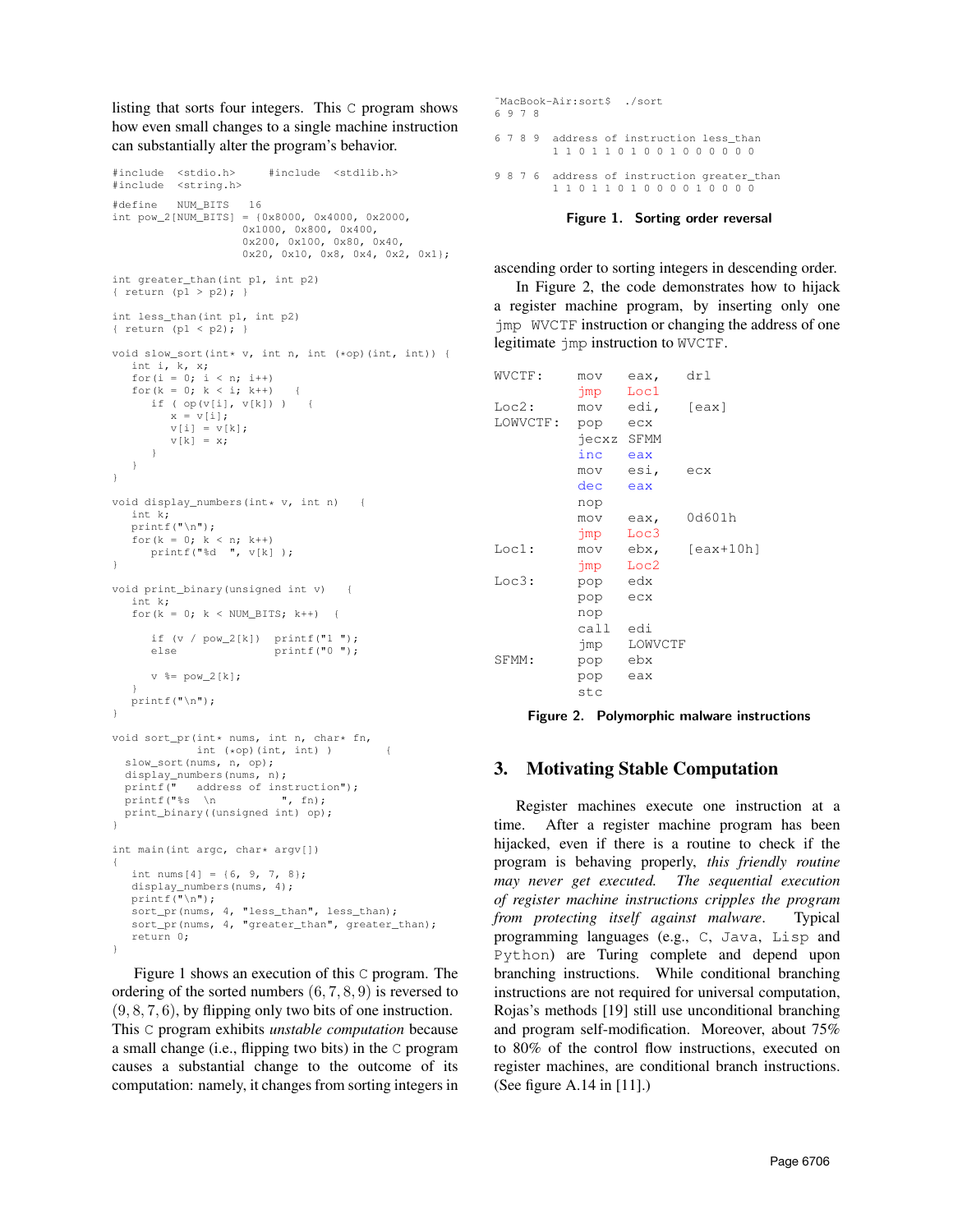These observations suggest that a computer program's purpose can be subverted because the register machine behavior is not always stable when small changes are made to its program. Why is this insight useful for designing malware resistant computation?

Overall, we seek malware resistant computation based on the following principle: design the computation so that if malware makes a small change, the program's purpose is stable; if a larger change is made, the program's purpose is completely destroyed. Our goal is to create stable computation that is incomprehensible to malware authors  $[20]$  so that it is far more challenging for malware to subvert the program's behavior without completely destroying it. **.**

# 4. A Program is a Dynamical System

In dynamical systems, stability has been studied for over 80 years [21]. There is currently no mathematical definition of stable computation. Thus, in this section, **.** our primary goal is to explain how the execution of a computer program corresponds to the iteration of a dynamical system in the x-y plane. This correspondence should enable us to apply powerful, mathematical tools to computation, that already have been developed in dynamical systems theory. After Computational Step 1

One of our goals is to reach some topological insight on understanding the instability in Turing and register machine computation. We seek topological insight because *open sets* in a *topology* provide a more general and flexible method for characterizing *closeness* than Euclidian distance. This is ideally how we would like *h* to model *small changes in a computer program*.

With a simple example shown in Figure 3, we informally describe how each Turing machine (TM) [22] corresponds to a dynamical system, generated from a finite set of affine functions in the  $x-y$  plane. The appendix provides a comprehensive, mathematical treatment of this correspondence. The appendix shows that any computer program can be mapped to a corresponding dynamical system. Furthermore, one iteration of this dynamical system computes a result that is equivalent to the execution of one computational step of the Turing machine.

It is well-known that register machine computation is equivalent to TM computation and both formalisms model the behavior of a digital computer. (In [10], see footnote 19, page 386 and chapter 5.) This equivalence justifies our constructing a map from a Turing machine to a dynamical system in the  $x-y$  plane and concluding that these dynamical systems can characterize instability in register machine programs.

First, a TM is reviewed. A TM has a *tape* T that is

represented as a function  $T : \mathbb{Z} \to A$  where  $\mathbb Z$  is the integers and  $A = \{a_1, \ldots, a_n\}$  is a finite set of *alphabet symbols* that are read from and written to tape squares on the tape. Here  $T_i = T(i)$  is the alphabet symbol on tape square i. There is a finite set of *machine states*  $Q =$  ${q_1, \ldots, q_m}$  and a distinct halting state h. The function  $\eta: Q \times A \to Q \cup \{h\} \times A \times \{-1, +1\}$  specifies the *program instructions*. The execution of one instruction is called a *computational step* of the TM.

| Program                                        |               |              |               |                  |   |                  |
|------------------------------------------------|---------------|--------------|---------------|------------------|---|------------------|
| $\eta$                                         | #             |              |               | $\boldsymbol{a}$ |   | $\boldsymbol{b}$ |
| $\boldsymbol{q}$                               |               | $(r, a, +1)$ |               | $(h, b, +1)$     |   | $(q, b, -1)$     |
| r                                              | $(q, b, -1)$  |              |               | $(r, a, +1)$     |   | $(r, b, +1)$     |
| $\boldsymbol{S}$                               | $(h, \#, +1)$ |              |               | $(h, a, +1)$     |   | $(h, b, +1)$     |
| Before machine execution starts                |               |              |               |                  |   |                  |
|                                                | #             | #            | #             | #                | # |                  |
| $\boldsymbol{q}$<br>After Computational Step 1 |               |              |               |                  |   |                  |
|                                                | #             | #            | $\mathfrak a$ | #                | # |                  |
| r                                              |               |              |               |                  |   |                  |
| After Computational Step 2                     |               |              |               |                  |   |                  |
|                                                | #             | #            | a             | b                | # |                  |
| $\boldsymbol{q}$                               |               |              |               |                  |   |                  |
| After Computational Step 3                     |               |              |               |                  |   |                  |
|                                                | #             | #            | h             | b                | # |                  |
|                                                |               |              |               | h                |   |                  |

Figure 3. Turing machine execution steps

Figure 3 shows the execution of a simple TM with alphabet  $A = \{\#, a, b\}$  and states  $Q = \{q, r, s\}$ . The initial state is q. Initially, the tape has a  $#$  (blank) symbol in every tape square. The first instruction executed is  $\eta(q, \#) = (r, a, +1)$ : it replaces the  $\#$  with an  $a$  on the tape, jumps to state  $r$ , and then the tape head moves right one tape square.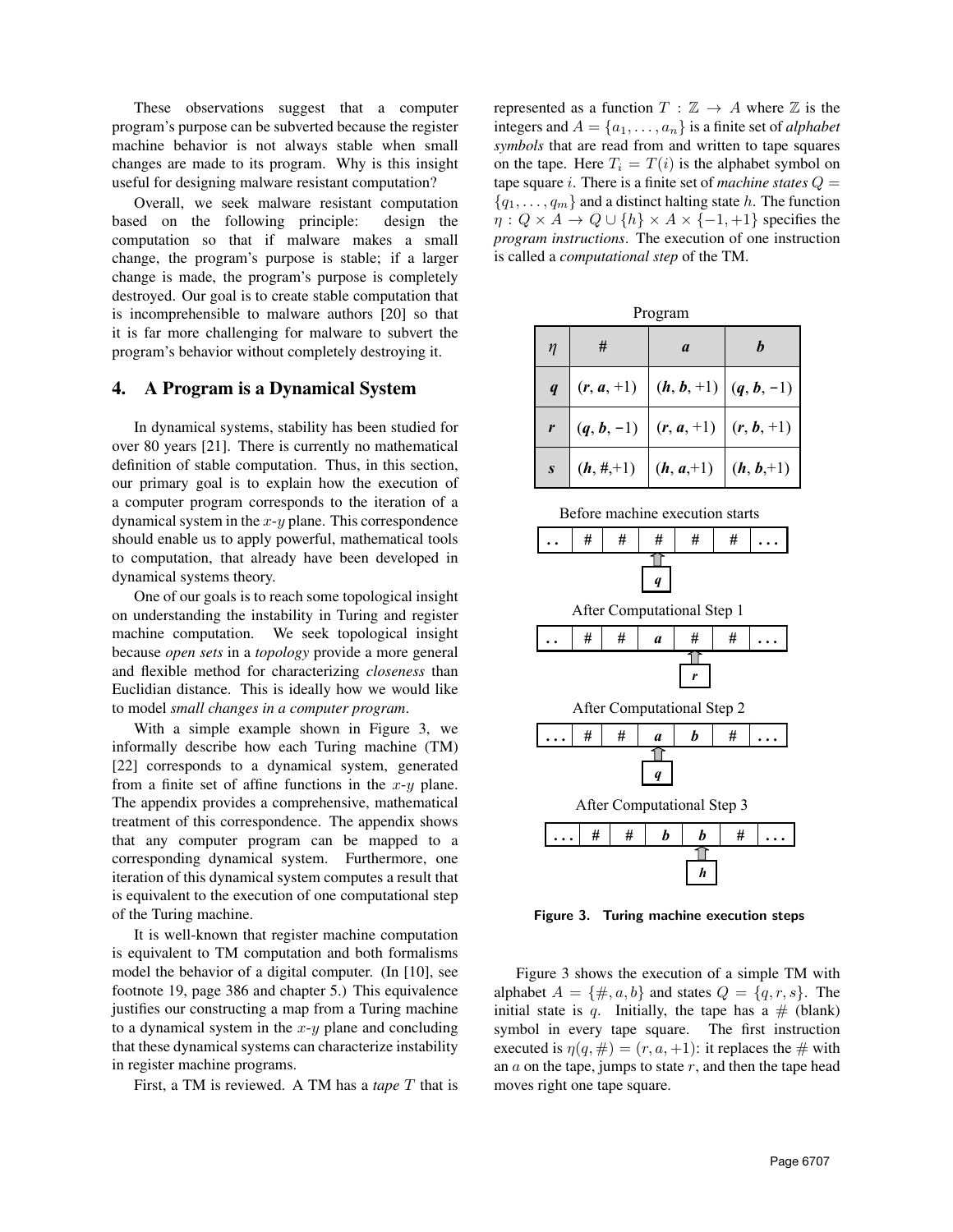#### 4.1. The  $\phi$  Correspondence

Set base  $B = |A| + |Q| + 1$ . Define value function  $\nu : \{h\} \cup Q \cup A \to \{0, 1, \ldots, B - 1\}$  as  $\nu(h) = 0$ ,  $\nu(a_i) = i$  and  $\nu(q_i) = i + |A|$ .  $\nu$  maps each alphabet symbol and each state to a unique symbol in base B.

 $\phi$  is the map that creates a one-to-one correspondence from the program instructions to a finite set of affine functions in the x-y plane.  $\phi$  maps each machine configuration to a unique point in the  $x-y$ plane.  $\phi$  maps right instruction  $\eta(q, T_k) = (r, \alpha, +1)$ to affine function  $f(x, y) = (Bx + m, \frac{1}{B}y + n)$ , where  $m = -B^2 \nu(T_k)$  and  $n = B\nu(r) + \nu(\alpha) - \nu(q)$ .  $\phi$  maps left instruction  $\eta(q, T_k) = (r, \alpha, -1)$  to affine function  $g(x, y) = (\frac{1}{B}x + m, By + n)$ , where  $m = B\nu(T_{k-1}) + \nu(\alpha) - \nu(T_k)$  and  $n = B\nu(r) - B^2\nu(q) - B\nu(T_{k-1}).$ 

After each step, the TM is in some *configuration*  $(q, k, T) \in Q \times \mathbb{Z} \times A^{\mathbb{Z}}$ .  $\phi$  maps  $(q, k, T)$  to  $\left(\begin{array}{c}\infty\\ \sum\end{array}\right)$  $\sum_{j=-1}^{\infty} \nu(T_{k+j+1}) B^{-j}, B\nu(q) + \sum_{j=0}^{\infty}$  $\sum_{j=0} \nu(T_{k-j-1})B^{-j}$ ) in

the  $x-y$  plane. Both the  $x$  and  $y$  coordinates are convergent sums. Since the tape contains a finite number of non-blank symbols, after a finite number of terms, the tail of each sum is a geometric series.

#### 4.2. One Computational Step is One Iteration

The execution of the TM in Figure 3 is faithfully modelled by iterating the corresponding affine functions. Since alphabet  $A = \{\#, a, b\}$  and states  $Q = \{q, r, s\}$ , base  $B = 7$ . Also,  $\nu(h) = 0$ ,  $\nu(\#) = 1$ ,  $\nu(a) = 2, \nu(b) = 3, \nu(q) = 4, \nu(r) = 5 \text{ and } \nu(s) = 6.$ 

 $\phi$  maps the initial machine configuration in Figure 3 to point  $p = (p_x, p_y)$  in the x-y plane, where  $p_x$  =  $B\nu(\#) + \frac{\nu(\#)}{1-\frac{1}{7}} = 8\frac{1}{6}$  and  $p_y = B\nu(q) + \frac{\nu(\#)}{1-\frac{1}{7}} = 29\frac{1}{6}$ .

The first step executes instruction  $\eta(q, \#)$  =  $(r, a, +1)$ , which corresponds to applying affine function  $f_1(x,y) = (7x - 49, \frac{1}{7}y + 33)$  to p. For  $f_1$ ,  $m = -7^2 \nu(\#) = -49$  and  $n = 7\nu(r) + \nu(a) - \nu(q) =$ 33. The first iteration is  $f_1(8\frac{1}{6}, 29\frac{1}{6}) = (8\frac{1}{6}, 37\frac{1}{6}).$ 

The second step executes  $\eta(r, \#) = (q, b, -1)$ . The second step corresponds to applying affine function  $f_2(x,y) = (\frac{1}{7}x + 16, 7y - 231)$  to point  $(8\frac{1}{6}, 37\frac{1}{6}),$ where  $m = 7\nu(a) + \nu(b) - \nu(\#) = 16$  and  $n =$  $7\nu(q) - 7^2\nu(r) - 7\nu(a) = -231$ . The result of the second iteration is  $f_2(8\frac{1}{6}, 37\frac{1}{6}) = (17\frac{1}{6}, 29\frac{1}{6})$ . The third iteration is computed similarly. The *orbit* of p includes p and all points reached after each iteration.

As a summary, executing a Turing machine corresponds to iterating a discrete, autonomous system in the  $x-y$  plane; the dynamical system consists of a

finite number of affine functions, whose domains lie in distinct unit squares. If configuration  $(q, k, T)$  halts after *n* computational steps, then the orbit of  $\phi(q, k, T)$  exits one of the unit squares on the nth iteration, and enters the halting attractor. (See definition 10 in the appendix.) If configuration  $(r, j, S)$  never halts, then the orbit of  $\phi(r, j, S)$  remains in these unit squares forever.

## 5. Applying Topology to Computation

In this section, we work toward formalizing our intuitive explanation of unstable computation discussed in the prior sections. Structural stability characterizes the stability of a dynamical system under small changes or perturbations [23]. With this in mind, we review some mathematical definitions and italicize their names.

A *topology* [24] on a set X is a collection  $\mathcal T$  of subsets of X having the following properties: (a)  $\emptyset$  and X are both in  $\mathcal{T}$ ; (b) The union of the elements of any subcollection of  $\mathcal T$  is in  $\mathcal T$ ; (c) The intersection of the elements of any finite subcollection of  $T$  is in  $T$ . A set X for which a topology  $\mathcal T$  has been specified is called a *topological space*. A subset U of X is called *open* in this topology if U belongs to the collection  $\mathcal{T}$ .

Let  $\mathbb R$  be the real numbers. As an example of a topological space, for real numbers  $a$  and  $b$ , the open intervals  $(a, b) = \{x \in \mathbb{R} : a < x < b\}$  form a basis for the standard topology on the real numbers, generated from arbitrary unions of open intervals and finite intersections of open intervals.

Let  $X$  and  $Y$  be topological spaces. The function  $f: X \to Y$  is *continuous* if for any open subset U of Y, the inverse image  $f^{-1}(U) = \{x \in X : f(x) \text{ lies in } U\}$ is open in X's topology. The function  $h: X \to Y$  is a *homeomorphism* if h is continuous, h is one-to-one and onto, and h's inverse  $h^{-1}: Y \to X$  is continuous.

### 5.1. Topological Conjugacy

A *discrete, dynamical system* is a function  $f: X \rightarrow$  $X$ , where  $X$  is a topological space. The *orbit* of  $p$  is  ${f^n(p) : n \in \mathbb{N}}$ , which is the set of points, obtained by iterating  $f$  on initial point  $p$ . Consider discrete, dynamical systems  $f : X \rightarrow X$  and  $g : Y \rightarrow Y$ . f and g are *topologically conjugate* if f and g are continuous functions and there exists a homeomorphism  $h: X \to Y$  such that  $h \circ f = g \circ h$ . Topologically conjugate functions exhibit equivalent dynamics. For example, if  $f$  is topologically conjugate to  $g$  via  $h$  and p is a fixed point for f, then  $h(p)$  is a fixed point for g. Similarly, h induces a one-to-one correspondence between the periodic points of f and g. Suppose  $p \in X$ has period *n* with respect to f. Then  $f^{(n)}(p) = p$ , so  $h(p) = h(f^{n}(p)) = h \circ f(f^{n-1}(p)) = g \circ h(f^{n-1}(p)) =$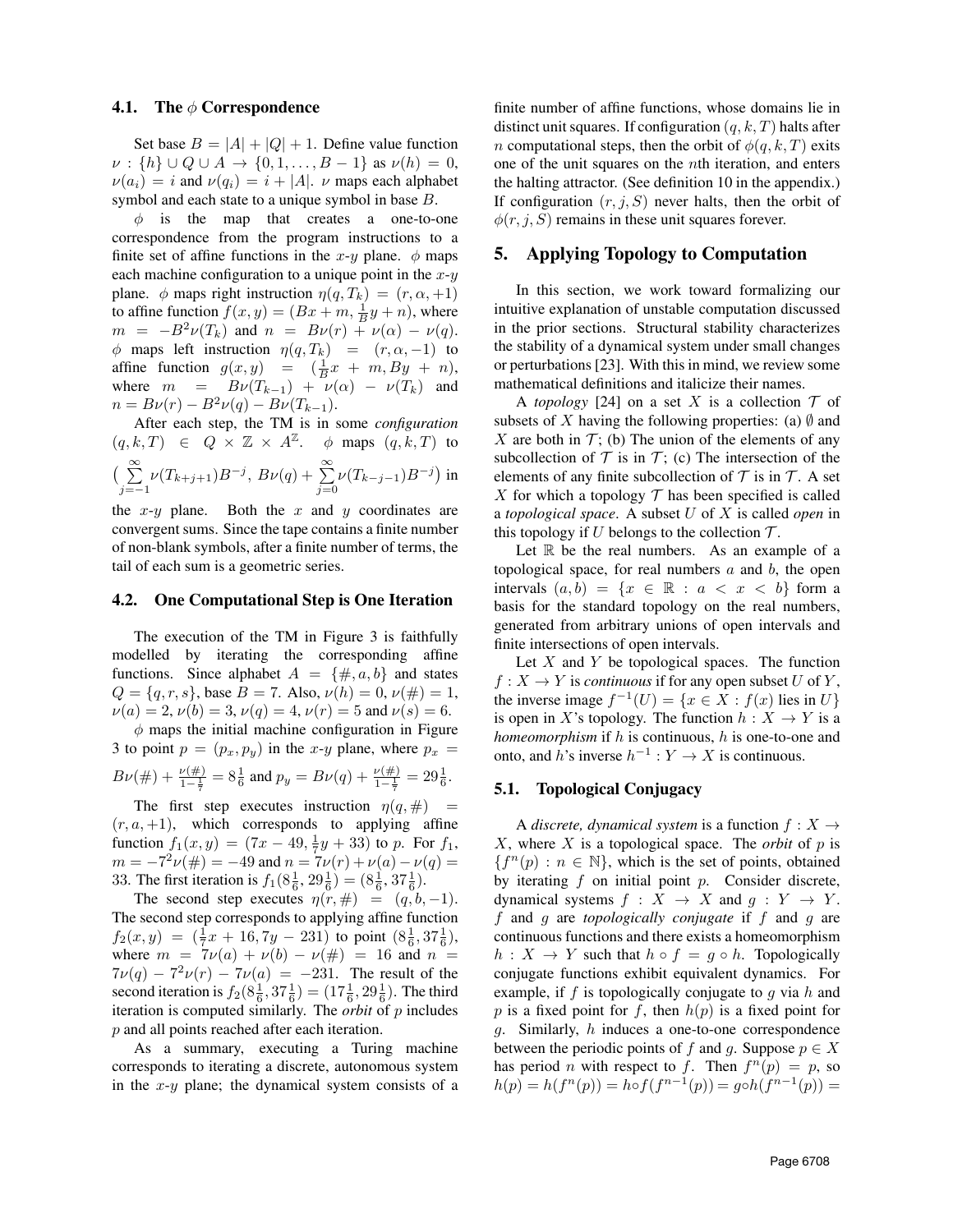$g^2 \circ h(f^{n-2}(p)) = \cdots = g^{n-1} \circ h(f(p)) = g^n(h(p)).$ Thus,  $h(p)$  is a periodic point of g with period n.

Topological conjugacy is a useful notion for computation because after a Turing machine has halted, its halted machine configuration represents what the Turing machine has computed. Furthermore, each halted machine configuration corresponds to a fixed point (halting point) of the dynamical system. If  $h$  is a topological conjugacy with  $h \circ f = g \circ h$ , then p is a fixed point of f if and only if  $h(p)$  is a fixed point. Hence, a topological conjugacy between machines  $\mathcal{M}_1$ and  $\mathcal{M}_2$  induces a one-to-one correspondence between the halting configurations of  $\mathcal{M}_1$  and  $\mathcal{M}_2$ .

In the appendix, the  $\phi$  correspondence, between halting configurations of a Turing machine and fixed points of the corresponding dynamical system in the  $x-y$  plane, can be applied to any Turing machine. (See definitions 10, 11, and theorem 2.) Thus, for any computer program  $P$ , regardless of  $P$ 's complexity or size, there exists a  $\phi$  correspondence that is general enough to apply to program  $P$ .

Lastly, there is an algorithm  $A_{\phi}$  that receives program  $P$ , initial tape  $T$ , and initial state  $q$  as input. During the computation,  $A_{\phi}$  prints the initial point p in the  $x-y$  plane and a finite set of affine functions that represents the dynamical system, corresponding to  $P$ . The computations performed by algorithm  $A_{\phi}$  are explicitly specified in definition 6, remark 1, definition 8, and definition 9. Mathematical proofs – that the computations performed by  $A_{\phi}$  are correct – are provided in lemma 2, lemma 3, and theorem 2.

#### 5.2. Metric Spaces and Structural Stability

A *metric space* is a set X and a function (metric)  $d: X \times X \to \mathbb{R}$ , such that the following three conditions hold. (i)  $d(a, b) > 0$  for all  $a, b \in X$  where equality holds if and only if  $a = b$ . (ii)  $d(a, b) = d(b, a)$  for all  $a, b \in X$ . (Symmetric). (iii)  $d(a, b) \leq d(a, c) + d(c, b)$ for all  $a, b, c \in X$ . (Triangle inequality).

Given  $\epsilon > 0$ , define the  $\epsilon$ -ball  $B_d(x, \epsilon) = \{y \in$  $X : d(x, y) < \epsilon$ . The collection of all  $\epsilon$ -balls, where  $\epsilon > 0$  and  $x \in X$ , is a basis for a metric topology on  $X$ , induced by  $d$ . In the appendix, lemma 1 implies that for a fixed Turing machine, the set of all its machine configurations is a metric space. This means metric  $\rho$ , defined in lemma 1, on the set of all machine configurations can measure the closeness of two machines.

Let  $(X, d)$  be a metric space. The  $C^0$  distance between functions  $f : X \to X$  and  $g : X \to X$  is given by  $\rho_0(f,g) = sup\{d(f(x),g(x)) : x \in X\}$ , where  $sup$ is the least upper bound. A function  $f : X \to X$  is said

to be  $C^0$  *structurally stable* on X if there exists  $\epsilon > 0$ such that whenever  $\rho_0(f, g) < \epsilon$  for  $g: X \to X$ , then f is topologically conjugate to g.

In other words, a dynamical system  $f$  is structurally stable if for all dynamical systems  $q$  that are close to f, then f is topologically conjugate to q. Structural stability is a mathematical tool that we want to apply to computer programs (i.e., Turing machines). We can accomplish this by using the  $\phi$  correspondence between the execution of a computer program and the iteration of the program's corresponding dynamical system.

#### 6. Instability in Turing Computation

In this section, we apply structural stability to a particular Universal Turing machine (UTM), which hereafter will be called machine  $U$ . We show that  $U$ 's computation is unstable under arbitrarily small changes.

Our demonstration of  $U$ 's unstable computation is relevant to practical applications based on the following line of thinking. A C compiler acts as a Universal Turing machine, where the programs executed are valid C programs. More concretely, a valid C compiler can be executed with a finite table of Turing instructions, called  $P_c$ , according to the encoding used by universal machine  $U$ . Since  $U$ 's computation is unstable, there could be a distinct, finite table of Turing instructions, called  $\mathcal{P}_{mal}$ , that subverts the purpose of valid C compiler  $P_c$ , and  $P_{mal}$  is very close to  $P_c$ .

#### 6.1. An Unstable UTM Encoding

The encoding used by machine  $U$  is shown in Figure 4 and Figure 5. Machine *U* has alphabet  $\{\#, 0, 1\}$ , and its states are  $Q = \{q_1, q_2, \ldots, q_U\}$ . A program table for  $U$  is not provided, but a table can be constructed, based on the description provided here.

 Before Universal Turing machine execution starts  $\vert \# \vert 1 \vert 1 \vert 1 \vert 1 \vert 1 \vert 1 \vert 1 \vert 1 \vert \# \vert 1 \vert 0 \vert 0 \vert 0 \vert 1 \vert 1 \vert 1$ *q* Unary *n* 1's encode  $M_n$   $\uparrow$  Input for  $M_n$ 

Figure 4. Universal Turing Machine  $U$ 

We assume  $U$  starts execution, scanning a blank symbol #. A sequence of n 1's to the left of the  $U$ 's initial tape head location is a unary encoding for the nth Turing machine  $M_n$  that machine U executes. The sequence of 0's and 1's to the right of  $\mathcal{U}$ 's initial tape head location are the input to machine  $M_n$ . Also, it is well-known that a finite number of states and alphabet  $\{\#, 0, 1\}$  can represent any TM [25].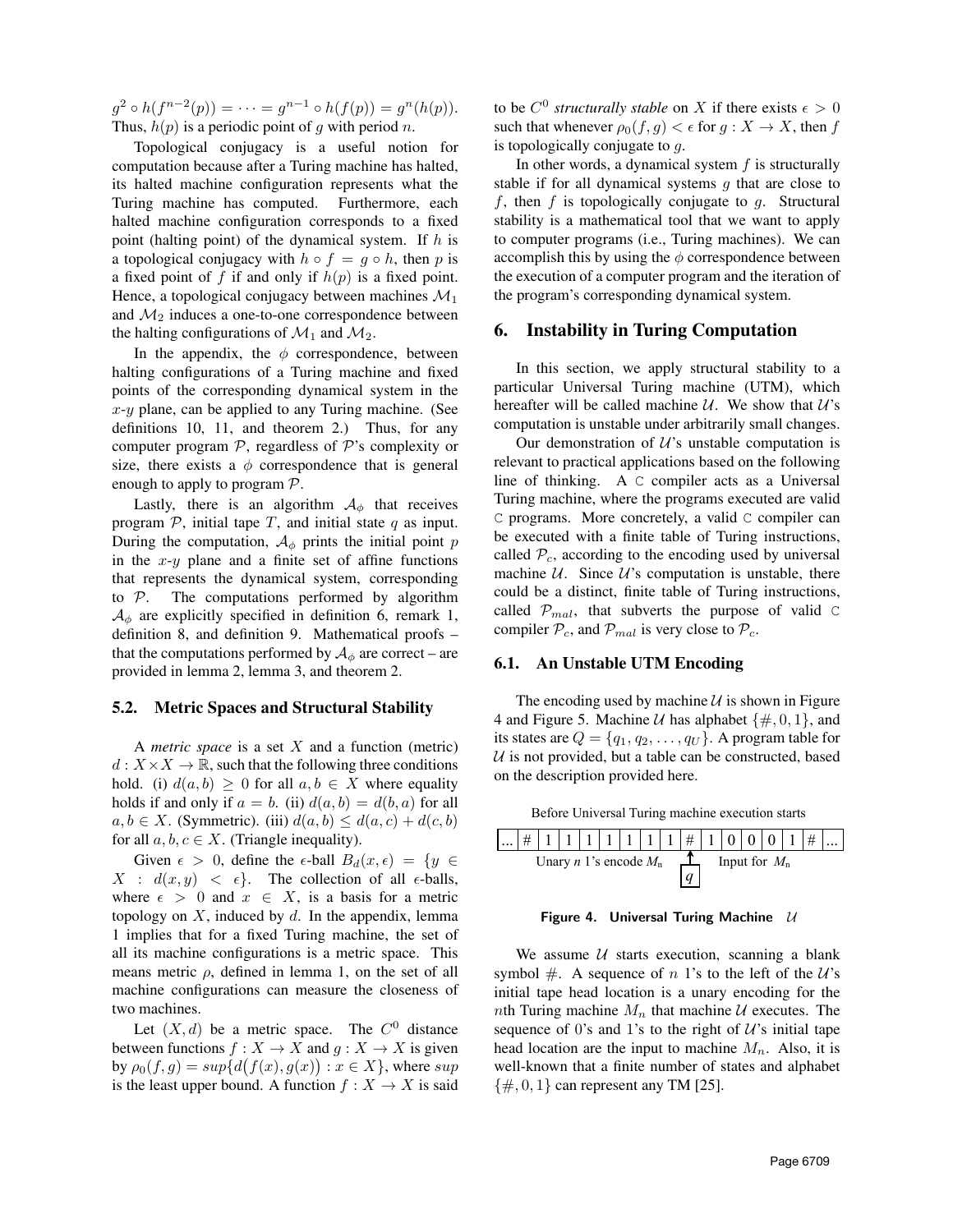| $M_1$          |                                    |                           |                 |  |  |
|----------------|------------------------------------|---------------------------|-----------------|--|--|
| $\eta$         | #                                  | 0                         | 1               |  |  |
| q <sub>1</sub> | $(h, 0, -1)$                       | $(h, 0, -1)$              | $(h, 0, -1)$    |  |  |
|                |                                    |                           |                 |  |  |
|                | $M_{215}$                          |                           |                 |  |  |
| η              | #                                  | $\mathbf{0}$              | $\mathbf{1}$    |  |  |
| q <sub>1</sub> | $(h, 0, +1)$                       | $(q_1, \#, +1)$           | $(h, \#, +1)$   |  |  |
| $M_{1728}$     |                                    |                           |                 |  |  |
| η              | #                                  | $\mathbf{0}$              | 1               |  |  |
| q <sub>1</sub> | $(q_1, \#, +1)$<br>$(q_1, \#, +1)$ |                           | $(q_1, \#, +1)$ |  |  |
| $M_{1729}$     |                                    |                           |                 |  |  |
|                |                                    |                           |                 |  |  |
| $\eta$         | #                                  | $\bf{0}$                  | 1               |  |  |
| q <sub>1</sub> | $(h, 0, -1)$                       | $(h, 0, -1)$              | $(h, 0, -1)$    |  |  |
| q <sub>2</sub> | $(h, 0, -1)$                       | $(h, 0, -1)$              | $(h, 0, -1)$    |  |  |
|                |                                    | $M_{12^3 \pm 18^6 \pm 1}$ |                 |  |  |
| $\eta$         | #                                  | $\bf{0}$                  | $\mathbf{1}$    |  |  |
| q <sub>1</sub> | $(h, 0, -1)$                       | $(h, 0, -1)$              | $(h, 0, -1)$    |  |  |
| q <sub>2</sub> | $(h, 0, -1)$                       | $(h, 0, -1)$              | $(h, 0, -1)$    |  |  |

Figure 5. Some machines executed by  $U$ 

The enumeration of each Turing machine by machine  $U$  works as follows: The number of distinct programs  $(\eta's)$  for a fixed number of states  $|Q|$  is  $(2|A||Q| + 2|A|)^{|A||Q|}$ . The first 12<sup>3</sup> machines are all the possible Turing programs with  $Q = \{q_1\}$  and  $A = \{\#, 0, 1\}$ . Figure 5 shows the program for  $M_1$ that  $U$  explicitly constructs for the unary representation of 1 before U starts executing  $M_1$ ; the input for  $M_1$  is to the right of  $U$ 's initial tape head location. When the unary value is  $12^3 + 18^6 + 1$ , then all possible Turing programs with  $Q_1 = \{q_1\}$  and  $Q_2 = \{q_1, q_2\}$  have been exhausted, so the enumeration updates the state set to  $Q_3 = \{q_1, q_2, q_3\}$ . The program for  $M_{12^3+18^6+1}$  is also shown in Figure 5. This encoding works for each finite set of states  $Q_n = \{q_1, \ldots, q_n\}$  for every  $n \in \mathbb{N}$ .

Based on the  $\phi$  correspondence, our next definition measures a distance between two Turing machines in terms of the encoding used by machine  $U$ . Note that our metric definition depends upon the encoding that machine  $U$  uses.

#### Definition 1. *Turing Machine Encoding Metric* ρ

For universal machine  $U$ , let  $M_n$  and  $M_m$  denote the TMs encoded by n and m 1's, respectively. Set  $\nu(h) =$ 0,  $\nu(\#) = 1$ ,  $\nu(0) = 2$ ,  $\nu(1) = 3$ ,  $\nu(q_1) = 4$  $\ldots$   $\nu(q_U) = U + 3$  where the states of the UTM are  $q_1, \ldots q_U$ . Set  $B = U + 4$ . For  $m \leq n$ , define  $\rho(M_n, M_m) = \Big|\sum_{i=0}^{n-1}$  $j=0$  $\nu(1)B^{-j} + \sum_{i=1}^{\infty}$  $j=n$  $\nu(\#)B^{-j}$  $-\sum_{n=1}^{m-1}$  $j=0$  $\nu(1)B^{-j} - \sum_{i=1}^{\infty}$  $j = m$  $|\nu(\#)B^{-j}| = 2\sum_{i=m}^{n-1}$  $j = m$  $B^{-j}$ 

Theorem 1. *Universal Turing machine* U *has unstable computation in the following sense. For any*  $\epsilon > 0$ *, there exist two distinct Turing machines closer than*  $\epsilon$  *with respect to* ρ *such that the respective dynamical systems of these two machines are not topologically conjugate.*

This means two different Turing machines that are arbitrarily close with respect to  $\rho$  exhibit different computing behavior.

PROOF. As above, let  $Q_k = \{q_1, q_2, \ldots, q_k\}$  and thus,  $|Q_k| = k$ . Derived from  $\sum_{k=1}^{n} (2|A|k + 2|A|)^{|A|k}$ , define function  $f : \mathbb{N} \to \mathbb{N}$  where  $f(n) = \sum_{k=1}^{n} (6k +$  $(6)^{3k}$  +1. Then the machine  $M_{f(n)}$  has only halting configurations for all *n*. Machine  $M_{\nu(n)}$  is shown in Figure 6. For each interval of natural numbers  $[f(n), f(n+1)], M_{\nu(n)}$  satisfies  $f(n) < \nu(n) < f(n+1)$ 1). Also,  $M_{\nu(n)}$  has no halting configurations. Thus,  $M_{\nu(n)}$  is not topologically conjugate to  $M_{f(n)}$  for all n.

Further,  $\rho(M_{f(n)}, M_{\nu(n)}) < \frac{2B}{B-1} B^{-f(n)}$ , implies that for all  $\epsilon > 0$ , there are two machines closer than  $\epsilon$  and they are not topologically conjugate.  $\square$ 

| n              |                |                                                       |                 |
|----------------|----------------|-------------------------------------------------------|-----------------|
| q <sub>1</sub> | $(q_2, 0, +1)$ | $(q_2, 1, -1)$                                        | $(q_2, \#, -1)$ |
|                |                |                                                       |                 |
| $q_{k}$        |                | $(q_{k+1}, 0, +1)   (q_{k+1}, 1, -1)   (q_{k+1}, +1)$ |                 |
|                |                |                                                       |                 |
| $q_{n}$        | $(q_1, 0, +1)$ | $(q_1, 1, -1)$                                        | $(q_1, \#,-1)$  |

Figure 6. Turing Machine  $M_{\nu(n)}$ 

#### 6.2. Non-Isolated Metrics are Useful

Let X be a topological space. A *separation* of X is a pair  $U, V$  of disjoint open subsets of  $X$  whose union is X. X is *connected* if there does not exist a separation of X. A topological space is *totally disconnected* if its only connected subsets are one-point sets.

One of our goals is to mathematically model the stability of computation with respect to small changes.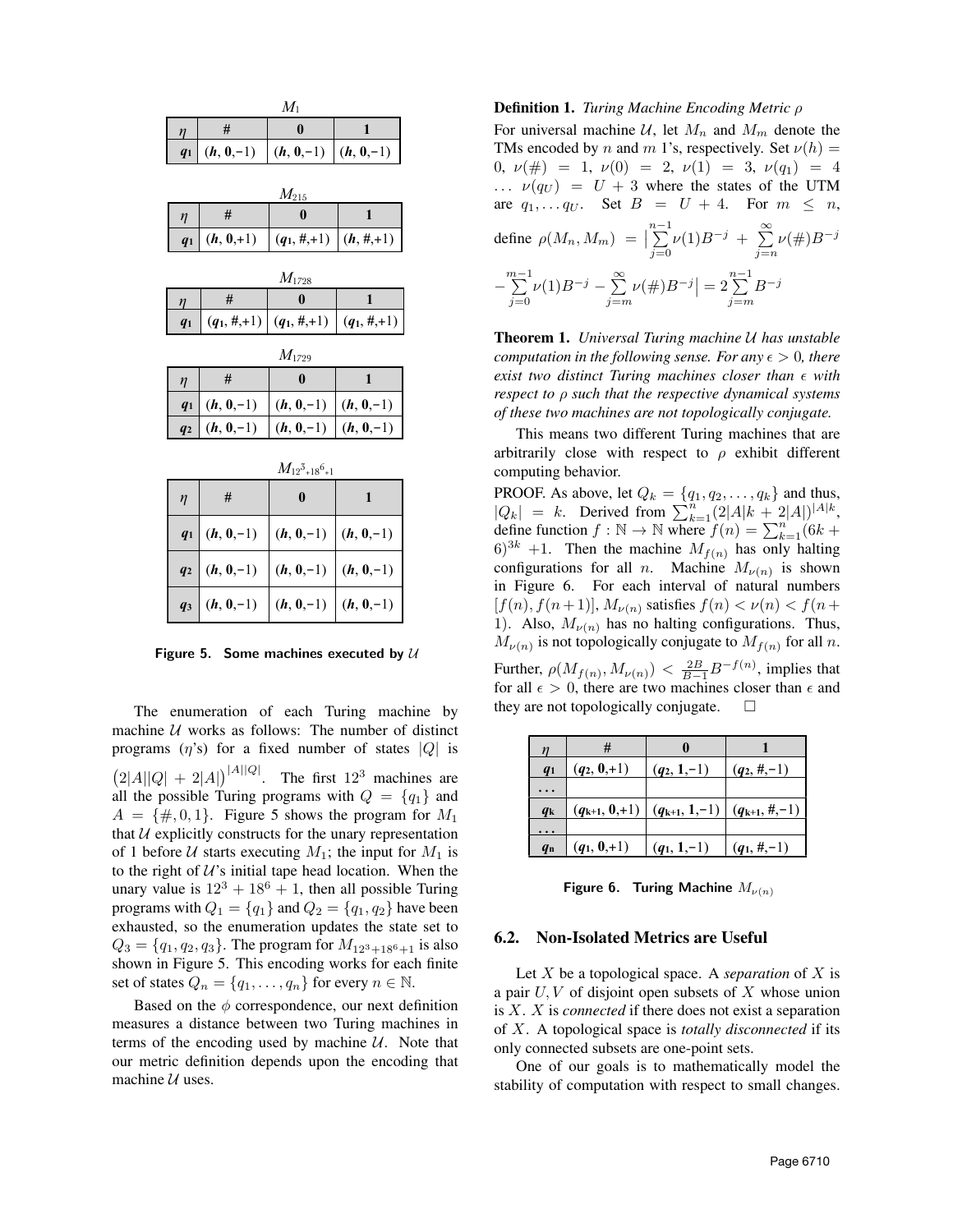If metric  $D$  on topological space  $X$  satisfies the property that for all  $x \in X$ , there exists an  $\epsilon > 0$  such that  $B_D(\epsilon, x)$  only contains x, then D is called an *isolated metric*. An isolated metric cannot quantify an arbitrarily small change to a machine, so it has no utility for defining stable computation.

Let  $M_1, M_2, \ldots$  be an enumeration of all Turing machines for some UTM. For each  $m$ , define the metric  $\gamma(M_m, M_m) = 0$  and  $\gamma(M_m, M_n) = 1$  when  $m \neq n$ .  $\gamma$  vacuously satisfies the stability property since any two distinct Turing machines are a distance of 1 apart.  $\gamma$  is an example of an isolated metric. Moreover, for every Universal Turing machine enumeration  $\{M_1, M_2, \dots\}$ , the machine space  $\mathfrak{M} = \{M_m : m \in \mathbb{N}\}\,$ , induced by  $\gamma$ , is totally disconnected.

A metric is *non-isolated* on machine space M if the metric does not disconnect M. A longer-term goal is to mathematically characterize non-isolated metrics and use them to search for machines  $M$  in  $\mathfrak M$  that exhibit stable computation in an open neighborhood of M.

Determining whether a metric is isolated, independent of the UTM, seems subtle. This is shown in example 1: a metric  $r$  is defined to measure how closely two orbits of two Turing machines match, which seems to be a natural measure of closeness.

#### Example 1.

Let  $M_1, M_2, \ldots$  be an enumeration of all Turing machines for some UTM. Let  $\eta_n$  be the program instructions for machine  $M_n$  and  $\eta_m$  the program instructions for  $M_m$ .  $I = (q_0, i, T)$  is an initial machine configuration, where  $1 \leq i \leq n$  and  $T(j) =$  $a_j \in \{0, 1, \#\}$  for  $1 \leq j \leq n$  and  $T(j) =$ # when  $j \leq 0$  or  $j > n$ . Let  $(q_{(1,n)}, a_{(1,n)})$ ...  $(q_{(k,n)}, a_{(k,n)})$ ,  $(q_{(k+1,n)}, a_{(k+1,n)})$  be the sequence of inputs for  $\eta_n$  in the first k computational steps of  $M_n$  and  $(q_{(1,m)}, a_{(1,m)}) \dots (q_{(k,m)}, a_{(k,m)}),$  $(q_{(k+1,m)}, a_{(k+1,m)})$  be the sequence of inputs for  $\eta_m$ . Assume both machines have the same initial starting state  $q_0 = q_{(1,n)} = q_{(1,m)}$ . Let  $k(I, M_n, M_m)$  be the number of computational steps until  $M_n$  and  $M_m$  differ with respect to their execution steps, i.e. the first  $k$  such that  $\eta_n(q_{(k,n)}, a_{(k,n)}) \neq \eta_m(q_{(k,m)}, a_{(k,m)})$ .

For only configuration  $I$ , the distance between machines  $M_m$  and  $M_n$  is defined as  $\mu(I, M_n, M_m)$  =  $2^{-k+1}$ . In the special cases, where  $\eta_n(q_{(k,n)}, a_{(k,n)})$  $= \eta_m(q_{(k,m)}, a_{(k,m)})$  for all k either because it is an immortal orbit or a halting orbit, then  $\mu(I, M_n, M_m)$  = 0. Let  $\Gamma$  be the set of all tapes T such that  $T(j) \in$  $\{0, 1, \#\}$  for  $1 \le j \le n$  and  $T(j) = \#$  when  $j \le 0$ or  $j > n$ . Define  $r(M_m, M_n) = \sup \{ \mu(I, M_n, M_m) :$  $I \in Q \times \{1, \ldots, n\} \times \Gamma$ .

If  $m \neq n$ , there is some instruction where  $\eta_m(q, a) \neq \eta_n(q, a)$ . Consider initial configuration  $I = (q, 1, T)$  where  $T(1) = a$ . Then  $\mu(I, M_n, M_m) =$  $2^{-1+1}$ , so  $r(M_m, M_n) = 1$ . Further,  $r(M_m, M_n) = 0$ when  $m = n$ .

Although metric  $r$  seems to carefully measure the distance between machines based on how many computational steps match, r is the same metric as  $\gamma$ , so r is an isolated metric.

#### 7. Two Research Directions

Classical dynamical systems theory helps to introduce new notions for characterizing the stability of digital computer programs. There is empirical evidence that malware can change the purpose of a computer program by making very small changes to the original program; only one address of one branch instruction in a digital computer program needs to be changed in order to subvert the machine to execute the malware. Malware authors are able to exploit this vulnerability because register machines rely on branch instructions and execute their instructions one at a time.

In section 6, we constructed a universal machine U that is unstable with respect to metric  $\rho$ , Further research should study other non-isolated metrics and their relationship to other Universal Turing machine encodings. A goal is to find more general mathematical conditions when a TM computation is structurally unstable that includes a search for non-isolated metrics on the space of Turing machines. If there exist conditions for stable TM computation, then this know-how could help design more robust digital computer programs.

Using our mathematical tools for understanding stable computation, a second research direction should further develop machines that can simultaneously execute multiple instructions. Using the active element machine's inherent parallelism [26], it might be possible to program redundancy in the element and connection commands, and to repair a sabotaged program with meta commands. A goal is to build active element machine programs whose purpose does not change even when some of the commands in a program have been sabotaged. Overall, we propose to search for unconventional machines that can execute stable computation.

#### Acknowledgments

I am deeply grateful to Lawrence Reeves, President of AFCEA Monterey Bay chapter, for his introduction to NPS faculty, and sage advice. I am deeply grateful to Dan Boger and Peter Denning for a meeting in 2013. I am deeply grateful to the reviewers for their comments.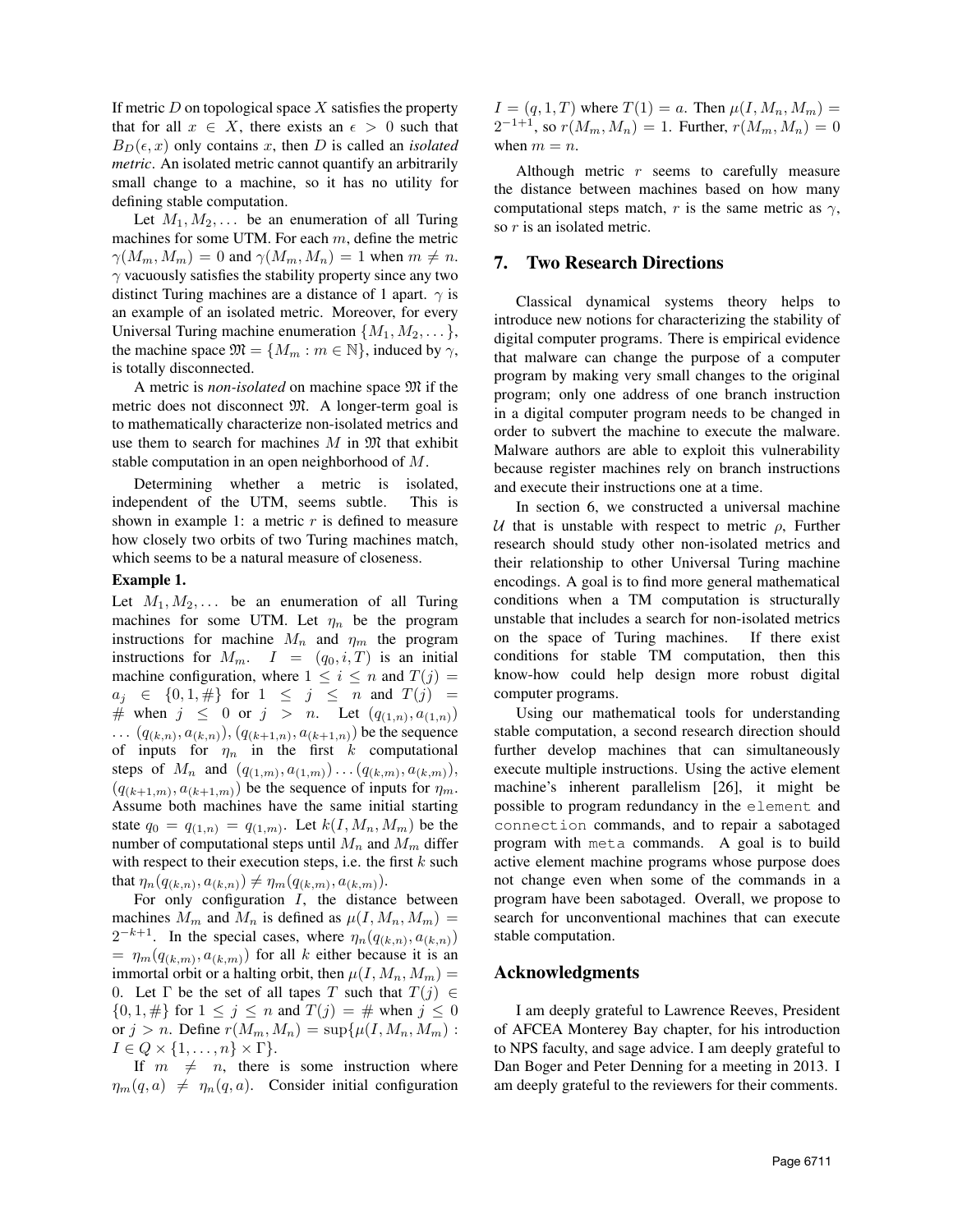## References

- [1] Keith Mayes and Konstantinos Markantonakis (editors). Smart Cards, Tokens, Applications. Springer, 2008.
- [2] Adi Shamir. Cryptography: State of the Science. ACM. Alan M. Turing Award Lecture. June 8, 2003.
- [3] John Mitchell and Elizabeth Stillson. Detection of Malicious Programs. U.S. Patent 7,870,610, 2011.
- [4] Andreas Moser, Chris Kruegel and Engin Kirda. "Limits of Static Analysis for Malware Detection." IEEE. 23rd Annual Computer Security Applications Conf., 2007.
- [5] Diego Zamboni (editor). Proc. of the 5th Intl. Conf. on Detection of Intrusions and Malware LNCS. Springer. July 2008.
- [6] Fred Cohen. "Computer Viruses Theory and Experiments. Computers and Security." 6(1) 22–35, Feb. 1987.
- [7] Stephen Cook. "The P versus NP Problem." Clay Math Institute, 2013.
- [8] Eric Filiol. "Malicious Cryptology and Mathematics." Cryptography and Security in Computing. Chapter 2. Intech, March 7, 2012.
- [9] Eric Filiol. Computer viruses: from theory to applications. Springer, 2005.
- [10] Harold Abelson and Gerald J. Sussman with J. Sussman. Structure and Interpretation of Computer Programs. Second Edition, MIT Press, 1996.
- [11] John Hennessy and David Patterson. Computer Architecture. 5th Edition, Morgan Kaufmann, 2012.
- [12] Len Adleman. "An Abstract Theory of Computer Viruses." Advances in Cryptology – CRYPTO 2008. LNCS 403, Springer, 1988.
- [13] Guillaume Bonfante, Matthieu Kaczmarek, and Jean-Yves Marion. "On Abstract Computer Virology from a Recursion-theoretic Perspective." Journal in Computer Virology. 1, No. 3-4, 2006.
- [14] Hubert Godfroy and Jean-Yves Marion. "Abstract Self Modifying Machines." HAL CCSD, 2016.
- [15] Jacob Palis and Stephen Smale. "Structural Stability Theorems." Proc. Symp. Pure Math. AMS. 14, 223–232, 1970.
- [16] Clark Robinson. "Structural Stability of  $C^1$ Diffeomorphisms." Journal of Differential Equations. 22, 28–73, 1976.
- [17] Keonhee Lee and Kazuhiro Sakai. "Structural stability of vector fields with shadowing." Journal of Differential Equations. 232, 303–313, 2007.
- [18] Brian Kernighan and Dennis Ritchie. The C Programming Language. 2nd Edition, Prentice Hall, 1988.
- [19] Raul Rojas. "Conditional Branching is not Necessary for Universal Computation in von Neumann Computers." Journal of Universal Computer Science. 2, No. 11, 756–768, 1996.
- [20] Michael S. Fiske. "Turing Incomputable Turing-100 Proceedings. Alan Turing Centenary. EasyChair 10, 69–91, 2012.
- [21] Aleksandr Andronov and Lev Pontrjagin. "Systèmes Grossiers." Dokl. Akad. Nauk., SSSR, 14, 247–251, 1937.
- [22] Alan M. Turing. "On computable numbers, with an application to the Entscheidungsproblem." Proc. London Math. Soc. Series 2. 42 Parts 3, 4, 230–265, 1936.
- [23] Clark Robinson. Dynamical Systems. Stability, Symbolic Dynamics and Chaos. CRC Press, 1996.
- [24] James R. Munkres. Topology: A First Course. Prentice-Hall, 1975.
- [25] Claude Shannon. "A Universal Turing Machine with Two Internal States." Automata Studies. Annals of Mathematics Studies, No. 34, Princeton Univ. Press, 157–165, 1956.
- [26] Michael S. Fiske. "The Active Element Machine." Proc. of Comp. Intelligence. Autonomous Systems. 391, 69–96, Springer, 2011.
- [27] Marvin Minsky. Computation: Finite and Infinite Machines. Prentice-Hall, 1967.

## Appendix

A Turing Machine is defined; function  $\eta$  specifies the *program instructions* instead of quintuples [27].

**Definition 2.** *A Turing machine is a triple*  $(Q, A, \eta)$ :

(1) Q is a finite set of states that does not contain a unique halting state  $h$ .

(2) A is a finite alphabet whose symbols are read from and written to a tape.  $\#$  is the blank symbol.

(3)  $-1$  and  $+1$  represent advancing the tape head one square to the left or right, respectively.

(4)  $\eta: Q \times A \rightarrow Q \cup \{h\} \times A \times \{-1, +1\}$  specifies the program instructions.

For each q in Q and  $\alpha$  in A,  $\eta(q, \alpha) = (r, \beta, x)$ describes how the machine executes one computational step. When in state q and reading alphabet symbol  $\alpha$ on the tape, machine  $(Q, A, \eta)$  jumps to state r, and replaces symbol  $\alpha$  with  $\beta$  on the tape.

If  $x = -1$ , the tape head moves one square to the left on the tape. If  $x = +1$ , the tape head moves one square to the right on the tape. If  $r = h$ , machine  $(Q, A, \eta)$ enters halting state  $h$ , and stops executing.

Definition 3. *Turing Machine Tape*

Function  $T : \mathbb{Z} \to A$  represents the tape T. Before machine execution begins, the tape contains a finite number of non-blank symbols. The alphabet symbol on the  $k^{\text{th}}$  square of the tape is denoted as  $T(k)$  or  $T_k$ .

#### Definition 4. *Tape Head Location*

Let  $(Q, A, \eta)$  be a Turing machine with tape T. A configuration is an element of the set  $C = Q \cup \{h\} \times$  $\mathbb{Z} \times \{T | T : \mathbb{Z} \to A\}$ . If  $(q, k, T)$  is a configuration, then  $k$  is the tape head location on tape  $T$ .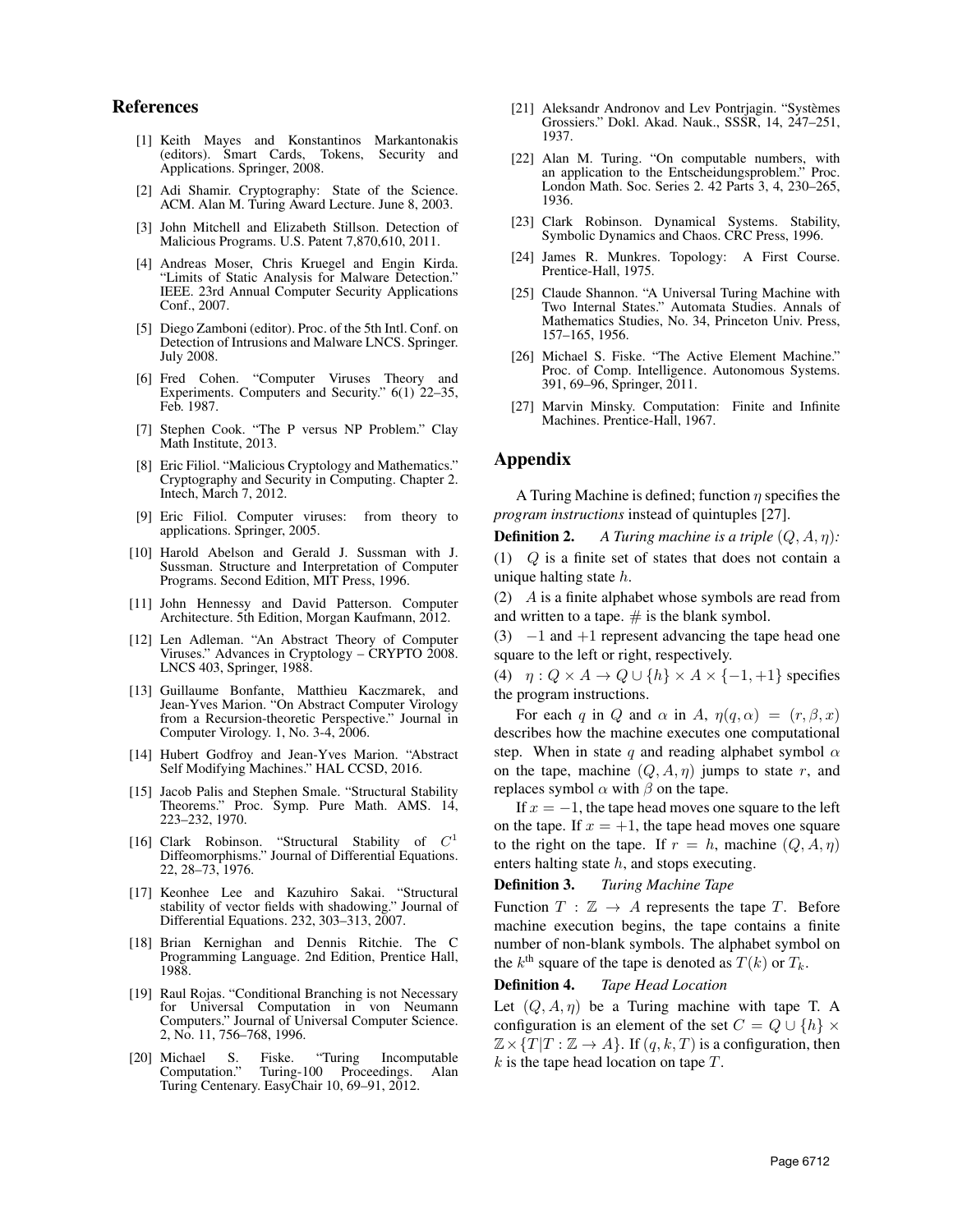## Definition 5. *Turing Machine Computational Step* Consider  $(Q, A, \eta)$  in configuration  $(q, k, T)$ , where  $T(k) = a$ . After executing one instruction, the new configuration is determined by one of the four cases.

- (1)  $(r, k-1, S)$  if  $\eta(q, a) = (r, b, -1)$ .
- (2)  $(r, k+1, S)$  if  $\eta(q, a) = (r, b, +1)$ .
- (3)  $(h, k-1, S)$  if  $\eta(q, a) = (h, b, -1)$ .
- (4)  $(h, k+1, S)$  if  $\eta(q, a) = (h, b, +1)$ .

In cases 1–4, the new tape S satisfies  $S(i) = T(i)$ when  $j \neq k$  and  $S(k) = b$ . In cases 3 and 4, the machine execution halts after the step is completed. If the machine is currently in configuration  $(q_0, k_0, T_0)$ and over the next  $n$  steps the sequence of configurations is  $(q_0, k_0, T_0), (q_1, k_1, T_1), \ldots, (q_n, k_n, T_n)$ , then this sequence is called the next  $n$  computational steps.  $(q, k, T)$  is *immortal* if  $(q, k, T)$  never halts.

This next part shows the correspondence between the execution of the Turing machine and the iteration of a dynamical system in the  $x-y$  plane  $P$ .

**Definition 6.** *Machine Configurations*  $\iff$  *Plane P* 



For a fixed machine, each configuration  $(q, k, T)$ represents a unique point  $(x, y)$  in the x-y plane P. Let C be the set of configurations.

Coordinate function  $x : \mathfrak{C} \to P$  is  $x(q, k, T) =$  $T_kT_{k+1}$ .  $T_{k+2}T_{k+3}T_{k+4}$ ..., where  $x(q, k, T)$  is the number  $B\nu(T_k) + \nu(T_{k+1}) + \sum_{j=1}^{\infty} \nu(T_{k+j+1})B^{-j}$ .

Coordinate function  $y : \mathfrak{C} \to P$  is  $y(q, k, T) = q$  $T_{k-1}$  .  $T_{k-2}T_{k-3}T_{k-4}$ ..., where  $y(q, k, T)$  is the number  $B\nu(q) + \nu(T_{k-1}) + \sum_{j=1}^{\infty} \nu(T_{k-j-1})B^{-j}$ . Define

function  $\phi : \mathfrak{C} \to P$  as  $\phi(q, k, T) = (x(q, k, T),$ 

 $y(q, k, T)$ . Let  $\mathfrak N$  be the immortal configurations in  $\mathfrak C$ .

# Definition 7. *Equivalent Configurations*

 $(q, k, T) \sim (r, j, V)$  if  $q = r$  and  $T(m) = V(m +$  $j - k$ ) for every integer m. Configurations  $(q, k, T)$ and  $(r, j, V)$  are called equivalent, since  $\sim$  is an equivalence relation on  $\mathfrak{C}$ .  $\overline{\mathfrak{C}}$  is the set of all equivalence classes  $[(q, k, T)]$  on C.  $\phi$  maps every configuration in equivalence class  $[(q, k, T)]$  to the same point in P.

 $(0, X)$  is a metric space if the three conditions hold: (1)  $\mathfrak{d}(a, b) \geq 0$  for all  $a, b \in X$  where equality holds if and only if  $a = b$ . (2)  $\mathfrak{d}(a, b) = \mathfrak{d}(b, a)$  for all  $a, b \in$ X. (Symmetric.) (3)  $\mathfrak{d}(a, b) \leq \mathfrak{d}(a, c) + \mathfrak{d}(c, b)$  for all  $a, b, c \in X$ . (Triangle inequality.)

**Lemma 1.** ( $\rho$ ,  $\overline{C}$ ) *is a metric space where*  $\rho$  *is induced via*  $\phi$  *by the Euclidean metric in P.* 

**PROOF.** For points  $p_1 = (x_1, y_1), p_2 = (x_2, y_2)$ in plane  $P$ , let  $d$  be the Euclidean metric  $d(p_1, p_2) = \sqrt{(x_1 - x_2)^2 + (y_1 - y_2)}$ Let  $u = [(q, k, S)], w = [(r, l, T)]$  be elements of  $\overline{\mathfrak{C}}$ . Define  $\rho : \overline{\mathfrak{C}} \times \overline{\mathfrak{C}} \to \mathbb{R}$  as  $\rho(u,w) = d(\phi(q,k,S), \phi(r,l,T)) =$  $\sqrt{(x(q, k, S) - x(r, l, T))^{2} + (y(q, k, S) - y(r, l, T))^{2}}$ .

The symmetric property and the triangle inequality hold for  $\rho$  because d is a metric. In regard to property 1,  $\rho(u, w) \geq 0$  because d is a metric.

The condition  $\rho(u, w) = 0$  if and only  $u = w$  also holds. If  $u = w$ , then  $(q, k, S) \sim (r, l, T)$ . This implies  $q = r$  and  $S(m) = T(m+l-k)$  for every integer m, so  $\phi(q, k, S) = \phi(r, l, T)$ . Since d is a metric,  $\rho(u, w) = 0$ . If  $u \neq w$ , then  $\phi(q, k, S) \neq \phi(r, l, T)$ , which implies  $\rho(u, w) = d(\phi(q, k, S), \phi(r, l, T)) \neq 0.$ 

## Remark 1. *Unit square domain*

 $U_{\left(\lfloor x\rfloor,\lfloor y\rfloor\right)}$  has a lower left corner  $\left(\lfloor x\rfloor,\lfloor y\rfloor\right)$ , where  $\lfloor x \rfloor = B\nu(T_k)+\nu(T_{k+1})$  *and*  $\lfloor y \rfloor = B\nu(q)+\nu(T_{k-1}).$ 

Definition 8. *Left Affine Function* Case (1) in definition 5 where  $\eta(q, T_k) = (r, b, -1)$ .

... 
$$
|T_{k-3}|T_{k-2}|T_{k-1}|
$$
  $b$   $|T_{k+1}|T_{k+2}|T_{k+3}|$  ...

The left affine function is derived as follows:

$$
x \to T_{k-1}b \cdot T_{k+1}T_{k+2}T_{k+3} \dots
$$
  

$$
\frac{1}{B}x = T_k \cdot T_{k+1}T_{k+2}T_{k+3} \dots
$$

Subtract the numbers in base B, so  $m = T_{k-1}b - T_k$ .

$$
y \to rT_{k-2} \cdot T_{k-3}T_{k-4} \cdots
$$
  
\n
$$
By = qT_{k-1}T_{k-2} \cdot T_{k-3}T_{k-4} \cdots
$$

Subtract the integers in base B, so  $n = rT_{k-2}$  –  $qT_{k-1}T_{k-2}$ . Define function  $L: U_{(\lfloor x \rfloor, \lfloor y \rfloor)} \to P$  as  $L(x, y) = (\frac{1}{B}x + m, By + n)$  where  $m = B\nu(T_{k-1}) +$  $\nu(b) - \nu(T_k)$  and  $n = B\nu(r) - B^2\nu(q) - B\nu(T_{k-1}).$ L is called a left affine function.

**Lemma 2.** *Left Affine*  $\iff TM$  *Execution Step* 

Let  $(q, k, T)$  be a machine configuration. Suppose  $\eta(q, T_k) = (r, b, -1)$  for some state r in  $Q \cup \{h\}$ and some alphabet symbol b in A and where  $T_k = a$ . For the next execution step, the new configuration is  $(r, k-1, T<sup>b</sup>)$  where  $T<sup>b</sup>(j) = T(j)$  for every  $j \neq k$  and  $T^b(k) = b$ . The commutative diagram  $L \circ \phi(q, k, T) =$  $\phi \circ \eta(q, k, T)$  holds, so  $L(x(q, k, T), y(q, k, T)) =$  $(x(r, k-1, T^b), y(r, k-1, T^b)).$ 

**PROOF.** The *x*-coordinate of 
$$
L(x(q, k, T), y(q, k, T))
$$
  
=  $B^{-1}x(q, k, T) + B\nu(T_{k-1}) + \nu(b) - \nu(a)$   
=  $B^{-1}(aT_{k+1} \cdot T_{k+2} \dots) + B\nu(T_{k-1}) + \nu(b) - \nu(a)$